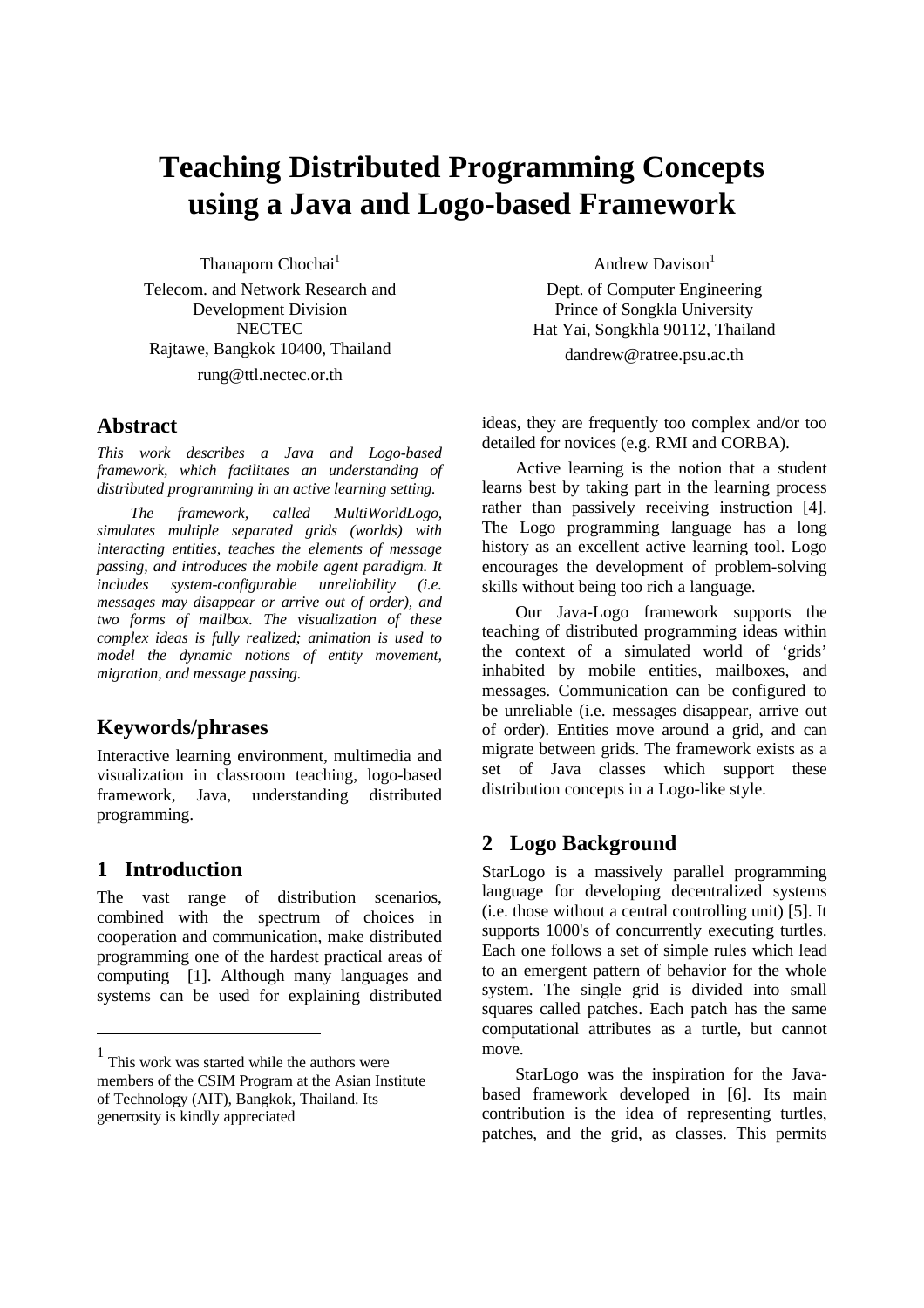applications to subclass the basic framework, which facilitates prototyping.

The aims of both systems are to teach concurrent programming notions, such as agency decomposition and synchronization. Our work extends these ideas to a distributed setting of multiple grids.

Orespics-PL contains traditional imperative statement primitives, such as repeat, while, if, in addition to the usual Logo commands [2,3]. Moreover, the language offers a wide range of primitives for synchronous and asynchronous communication between turtles residing on a single grid, including broadcasting and multicasting. This means that both centralized and decentralized models can be represented. However, the single grid basis of the system prevents issues related to unreliable communication between grids from being explored.

## **3 Framework Details**

Our Java-Logo framework, called MultiWorldLogo, has six main components used for programming:

*Grid*. Turtles can move about (and between) grids. Multiple grids offer an analogy with physically separated distributed systems. Each grid has a unique ID, which allows it to be addressed easily. A grid consists of StarLogostyle patches.

*Turtle and Patch*. The Turtle and Patch classes support basic methods (e.g. turtle movement).Through inheritance, new types of turtles and patches can be defined in a straightforward manner. The turtle and patch classes inherit from the PatchTurtle class which holds common functionality, such as position information. Patches and turtles can be supposed to perform their activities in parallel. However, this parallelism is actually modeled as a sequence of discrete steps: a time-stepping algorithm updates all the entities in each time interval.

*Message*. A message includes the sender and receiver IDs: a message can only be addressed to one receiver; there is currently no broadcasting or multicasting. In an unreliable communications environment, messages may not arrive, or arrive

in a different order from which they were sent. This introduces students to important problems inherent in distributed models. Messages are sent to mailboxes.

*Mailbox*. The advantage of mailboxes is support for asynchronous, decoupled communication: a sender need not wait for a receiver before sending a message. The framework contains turtle and patch mailboxes. A turtle mailbox is automatically created for each turtle; only the turtle owner can read its messages. A patch mailbox may be placed on a patch, and so can be shared by turtles. However, messages can only be read by their designated receiver.

*Name server.* When a turtle wishes to communicate with turtles on other grids, or to migrate to a different grid, it needs to know the destination grid ID. The name server offers a service for finding grid references.

Our framework is partly based on the one in [6]. The main area of commonality is the use of a time-stepping algorithm to update the turtles and patches in lock-step. This is implemented by a MainLoop object calling the update() method in each turtle and patch at every time step. When every entity has been updated the display is redrawn. The practical advantage of this approach is the simplicity of writing turtle and patch behaviours, which usually only requires the subclassing of Turtle and Patch, and the implementation of their update() methods (together with any support methods and state variables).

Our framework significantly differs from [6] in its emphasis on distributed programming elements: their framework does not support multiple grids, message passing, patch and turtle mailboxes, turtle migration, or a name server.

The Display class in our framework is considerably more complex than the one in [6]. Message passing is animated: 'envelopes' travel from a sender to a receiver, which may disappear in a 'cloud of smoke' if the communication is unreliable. Turtle migration is displayed as a turtle encased in an 'ice block' which travels between the grids. There is an information output window, which can be written to directly by application code; details are also placed there when the user clicks on entities at run time.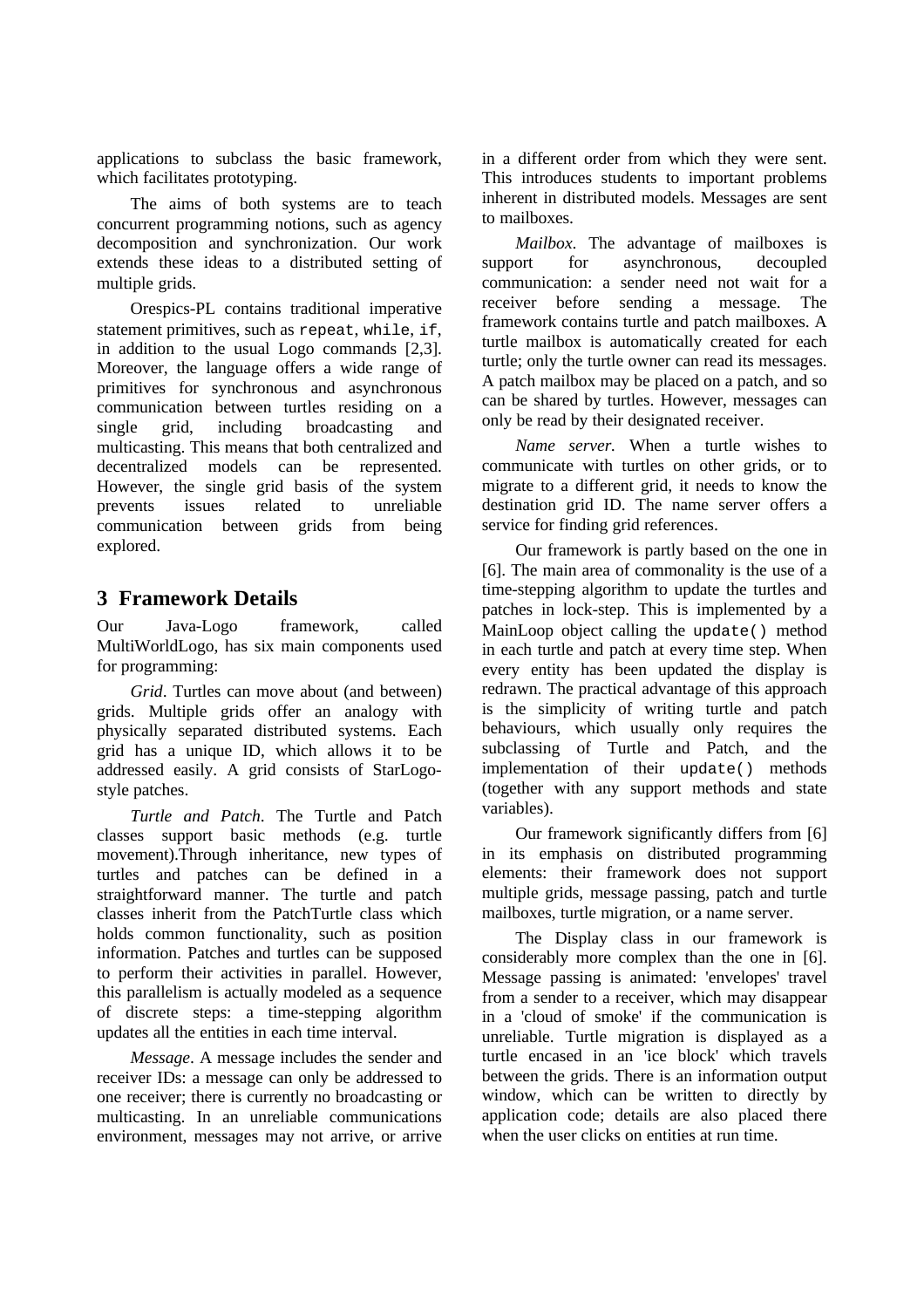## **4 A Direct Sales Application**

In this example, we use the MultiWorldLogo framework to implement a direct sales simulation. It illustrates the use of reliable message passing between different types (subclasses) of turtles, and utilizes turtle mailboxes and migration. In the next section, this application is modified to handle communication in an unreliable setting.

The basic elements of the system are agency members (salespersons) and customers. Agency members obtain their goods from distribution centers. Agency members and customers are allocated to distinct regions.

Agency members hold products which a customer orders from them. If a product runs out, the agency member must visit a distribution center to restock before it can fill a customer's order. A distribution center may be located in a different region from the agency member's, which requires the member to migrate to that region (and back again afterwards).

At start-up time, a customer does not have an assigned agency member. Agency members and customers must travel around their region looking for suitable partners. When an agency member and a customer meet at a patch, the customer will use that agency member as its representative for future purchases.

When a customer orders a product (by message passing), it waits until the product has been sent to it (as a message) by the agency member. After the customer has used a product for a certain period, the product expires, and the customer must order it again.

Agency and Customer are subclasses of Turtle, PatchRegion (the distribution center class) is a subclass of Patch, Region is a subclass of Grid.

Figure 1 shows a typical moment in the execution of the direct sales example. The canvas on the left shows the four grids used in this example (labeled Grid0-3, from left to right, top to bottom). Customers are shown as black turtles,



**Figure1. Product Delivery.**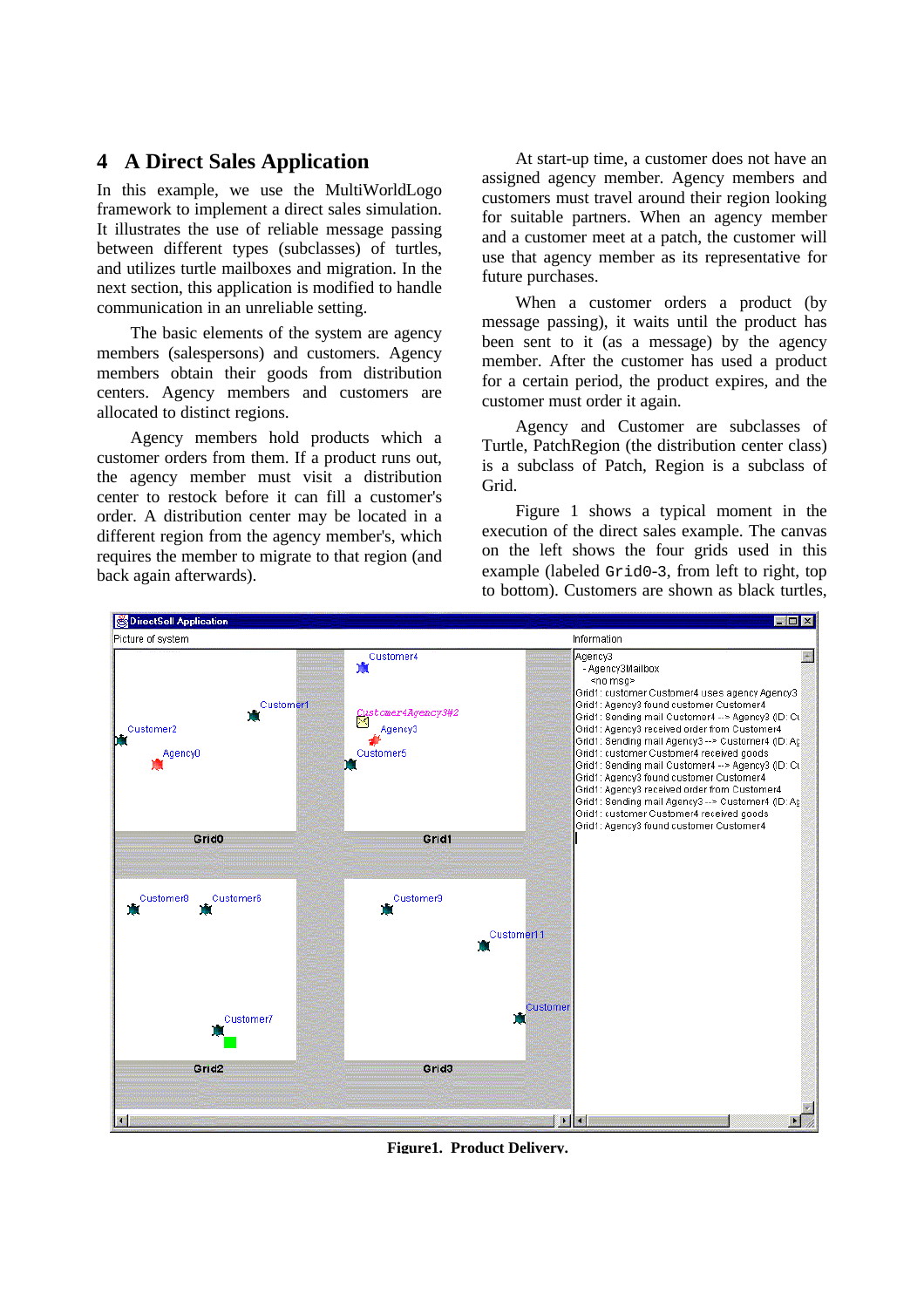agency members in red (gray). There is only one distribution center (a green (gray) square) in Grid2.

The text area on the right details the pattern of communication between the turtles. At the time of the screen shot, Agency3 in Grid1 is sending a second product (represented by an 'envelope') to Customer4.

We now examine the coding details for the Agency, Customer and PatchRegion classes.

#### **4.1. The Agency Class**

Agency holds a product amount, and codifies the behavior of an agency member in its update() method. If the product amount is greater than zero, the agency member will try to recruit a customer via findCustomer().

Agency will send a product to a customer when it receives an order through responseMail (). However, if it has run out of products, it will try to get more by calling findMoreGoods(), which causes it to migrate to a region that contains a distribution center.

The Agency code in outline:

```
public class Agency extends Turtle
\{ :
   int goodsAmnt = INIT_GOODS_AMNT;
  boolean ready = true; // has some product
        \cdot :
  public void update(){<br>if (ready) {
      i (ready) { // has some product<br>findCustomer(); // find a customer
                            // find a customer
       responseMail(); // respond to customer
 }
     else // doesn't have any product
       findMoreGoods(); // goto a dist. center
   }
          :
 } // end of Agency class
```
responseMail() extracts an order from the agency's mailbox. It uses sendGoods() to send back a product:

```
private void responseMail()
{ PatchTurtle sender;
   // check the mailbox
   while (!(itsMailbox.isEmpty()) && ready) {
    Msg recvMsg = itsMailbox.getMsg();
    String msgType =
           (String)recvMsg.getData();
    sender = recvMsg.getSender();
     if (msgType.equals("order"))
     { // an order message
```

```
sendGoods( (Customer)sender );
 if (goodsAmnt == 0) {
 ready = false; // out of product
       setColor(Color.yellow);
     }
  }}
```
When the agency member has run out of products, findMoreGoods() uses moveToSellRegion () to find a distribution center, and migrate to its region:

```
private void moveToSellRegion()
{ Region r;
  int i = 0;
  Vector v = getAllGridRef();
   // find a grid with a dist. center
   do {
   r = (Region)v.elementAt(i);i++; } while ((!r.hasSellPoint()) &&
           (i < v.size());
  if (i < v.size()) migrate(r); // goto region (grid) r
}
```
#### **4.2 The Customer Class**

}

A customer can be in one of three states:

- 1. It has not yet found an agency member (represented by the constant STATE\_NO\_AGENCY);
- 2. It has an assigned agency member (represented by the constant STATE\_NORMAL). This means it can send the agency an order message, but only if the customer currently has no product.
- 3. The customer has placed an order, and is waiting for a product to be sent (represented by the constant STATE\_WAIT\_GOODS)

After receiving a product, the customer will change back to STATE\_NORMAL. The 'lifetime' of the product will gradually decrease until it reaches zero, then the customer will place a reorder. The behaviour:

```
public class Customer extends Turtle
\{ :
   public void update()
 {
     switch (state) {
       case STATE_NO_AGENCY:
          forward(1);
          break;
        case STATE_NORMAL: // has agency
         if (timeForGoods == 0) \left\{\n\begin{array}{ccc}\n\end{array}\right. // no product
             makeOrder();
```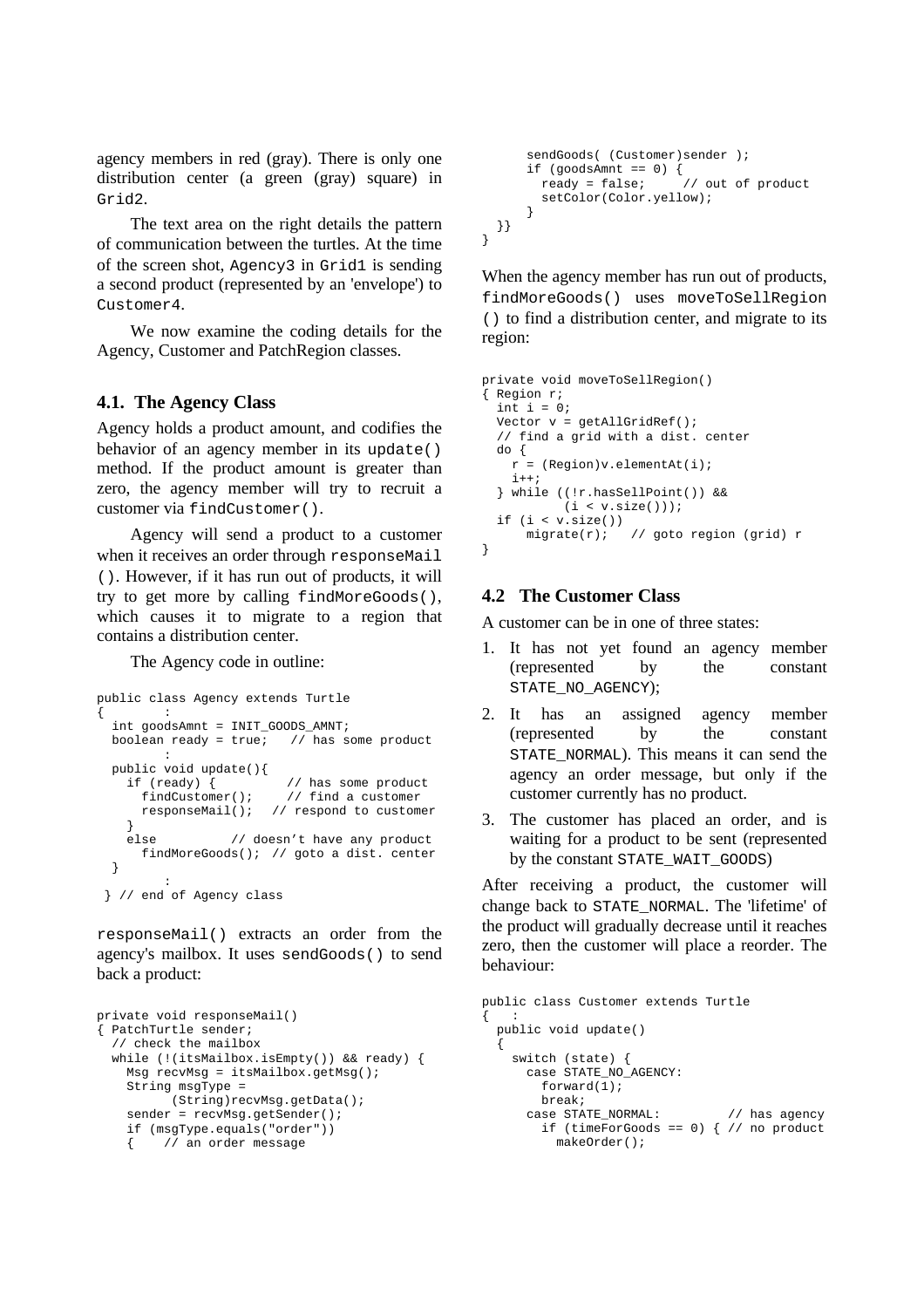```
 state = STATE_WAIT_GOODS;
           setColor(Color.magenta);
 }
         else // customer has a product
           timeForGoods--; // decrease 'life'
         break;
       case STATE_WAIT_GOODS:
         String rec;
        if ((rec = receive()) != null) {
           if (rec.equals("goods")) {
           // got a goods message?
             timeForGoods = LIFETIME;
            state = STATE NORMAL;
             setColor(Color.blue);
           }
         }
         break;
 }
  } // end of update()
  private void makeOrder()
   { // make an order by sending mail
    Msg order =
           new Msg(this,itsagency,"order");
    sendMail(getMailboxOf(itsagency), order);
  }
 :
} // end of Customer class
```
#### **4.3. The PatchRegion Class**

The PatchRegion class can represent a distribution center. When has SellPoint is true, it checks for the presence of turtles which are agency members and need products:

```
public class PatchRegion extends Patch
{ :
  public void update()
 {
     if (hasSellPoint) { // distribute products
      Vector v = \text{allTurtleHere}();
      for (int i = 0; i < v.size(); i++) {
        Turtle t = (Turtle)v. elementAt(i);
         if (t instanceof Agency) {
           // is turtle an agency?
          Agency a = (Agency)t;
          a.setGoodsAmnt(INIT_GOODS_AMNT);
         }
      }}
 }
} // end of PatchRegion class
```
# **5 Direct Sales with Unreliable Communication**

This is essentially the same application as described in section 4, except that communication is no longer reliable. The degree of unreliability is controlled by two system-wide variables: one for the rate of message disappearance, the other for the likelihood of reordering.

The application programmer (the student) is now forced to implement different behavior for the agency members and customers to ensure that communication between entities remains reliable.

When a customer places an order with an agency member, it sets a waiting time which decreases with each time step. If it reaches zero and no product has arrived, the customer will reorder the product. When a customer receives a product, it sends an acknowledgment back to the agency member.

The changes to the Agency class are localised in responseMail(). An agency member must check whether a message from a customer is a new order or a reorder. This is achieved by using an acknowledgement table to record which customer orders have already been processed. The crucial coding design is to allocate a unique ID to each order message; if an incoming message has the same ID as an earlier one from the same customer then it is a reorder. The agency member responds to a reorder by sending the product again without decreasing its product amount.

# **6 Discussion**

MultiWorldLogo is an educational tool to help students grasp the ideas of distributed programming through active learning. The framework consists of Java classes which simulate multiple platforms (grids), message passing and mailboxes, communication in the presence of message loss and reorder, and entity mobility.

Java's object oriented paradigm allows the complexity of distributed programming to be abstracted. Inheritance and polymorphism permit core functionality (e.g. turtles, patches, and grids) to be extended easily. Java's large GUI libraries means that execution has been visualized in several ways. The Java language is simpler than many imperative and object oriented languages, primarily due to its lack of explicit pointers, and its strong error detection.

To date, MultiWorldLogo has not been widely utilized by students since the course in which it would appear ("Client/Server Distributed Systems") is currently offered to students *before*